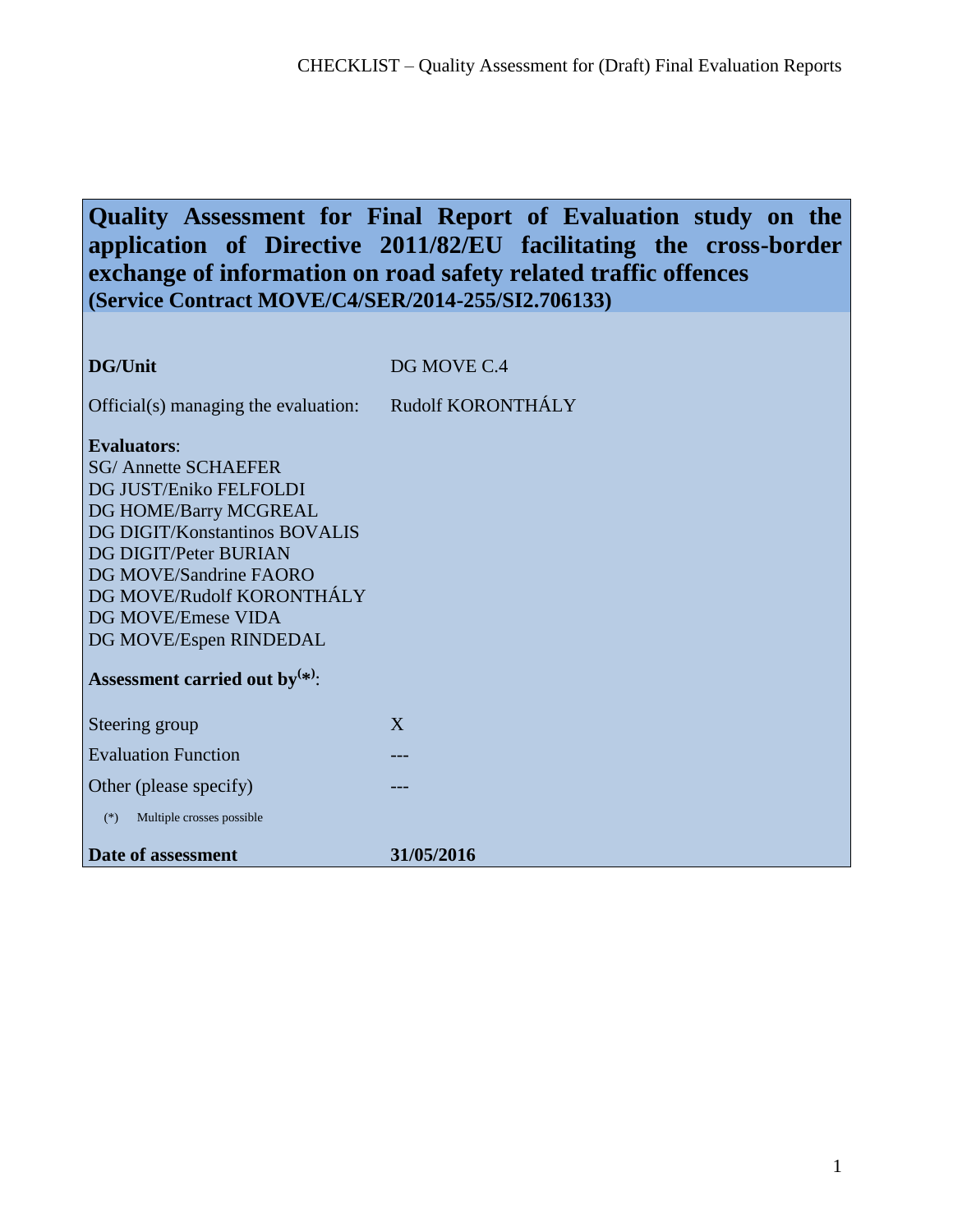| <b>Objective of the</b>   | Aspects to be assessed                                                          | <b>Fulfilled?</b>                   | <b>Comments</b>     |  |
|---------------------------|---------------------------------------------------------------------------------|-------------------------------------|---------------------|--|
| assessment                | Y, N, N/A                                                                       |                                     |                     |  |
| 1. Scope of<br>evaluation | Confirm with the Terms of Reference and the work plan that the<br>contractor:   |                                     |                     |  |
|                           | addressed<br>the<br>evaluation<br>a. Has                                        | Y                                   |                     |  |
|                           | issues and specific questions                                                   |                                     |                     |  |
|                           | b. Has undertaken the tasks described                                           | Y                                   |                     |  |
|                           | in the work plan                                                                |                                     |                     |  |
|                           | Has covered the requested scope<br>$C_{\bullet}$                                | Y                                   |                     |  |
|                           | for time period, geographical areas,                                            |                                     |                     |  |
|                           | target groups, aspects of the                                                   |                                     |                     |  |
|                           | intervention, etc.                                                              |                                     |                     |  |
| 2. Overall contents       | Check that the report includes:                                                 |                                     |                     |  |
|                           |                                                                                 | Y                                   |                     |  |
| of report                 | Executive Summary according to<br>a.                                            |                                     |                     |  |
|                           | an agreed format, in the three                                                  |                                     |                     |  |
|                           | languages                                                                       |                                     |                     |  |
|                           | with<br>b. Main<br>required<br>report                                           | Y                                   |                     |  |
|                           | components                                                                      |                                     |                     |  |
|                           | Title and Content Page<br>٠<br>A description of the policy being evaluated, its |                                     |                     |  |
|                           | context, the purpose of the evaluation, contextual                              |                                     |                     |  |
|                           | limitations, methodology, etc.                                                  |                                     |                     |  |
|                           | Findings, conclusions, and judgments for<br>٠                                   |                                     |                     |  |
|                           | evaluation issues and specific questions                                        |                                     |                     |  |
|                           | The required outputs and deliverables<br>٠                                      |                                     |                     |  |
|                           | Recommendations as appropriate                                                  |                                     |                     |  |
|                           | c. All required annexes                                                         | Y                                   |                     |  |
| 3. Data collection        | Check that data is accurate and complete                                        |                                     |                     |  |
|                           | Data is accurate<br>a.                                                          | Y                                   | Nevertheless, there |  |
|                           | Data is free from factual and logical errors<br>$\blacksquare$                  | are some minor                      |                     |  |
|                           | The report is consistent, i.e. no contradictions                                | mistakes and                        |                     |  |
|                           | Calculations are correct                                                        | inconsistencies in<br>calculations. |                     |  |
|                           | Data is complete<br>b.                                                          | Y                                   |                     |  |
|                           | Relevant literature and previous studies have been<br>٠                         |                                     |                     |  |
|                           | sufficiently reviewed                                                           |                                     |                     |  |
|                           | Existing monitoring data has been appropriately used<br>٠<br>٠                  |                                     |                     |  |
|                           | Limitations to the data retrieved are pointed out and<br>explained.             |                                     |                     |  |
|                           | Correcting measures have been taken to address any<br>п                         |                                     |                     |  |
|                           | problems encountered in the process of data gathering                           |                                     |                     |  |
|                           |                                                                                 |                                     |                     |  |
| 4. Analysis and           | Check that analysis is sound and relevant                                       |                                     |                     |  |
| judgments                 | Analytical framework is sound<br>a.                                             | Y                                   | The methodology is  |  |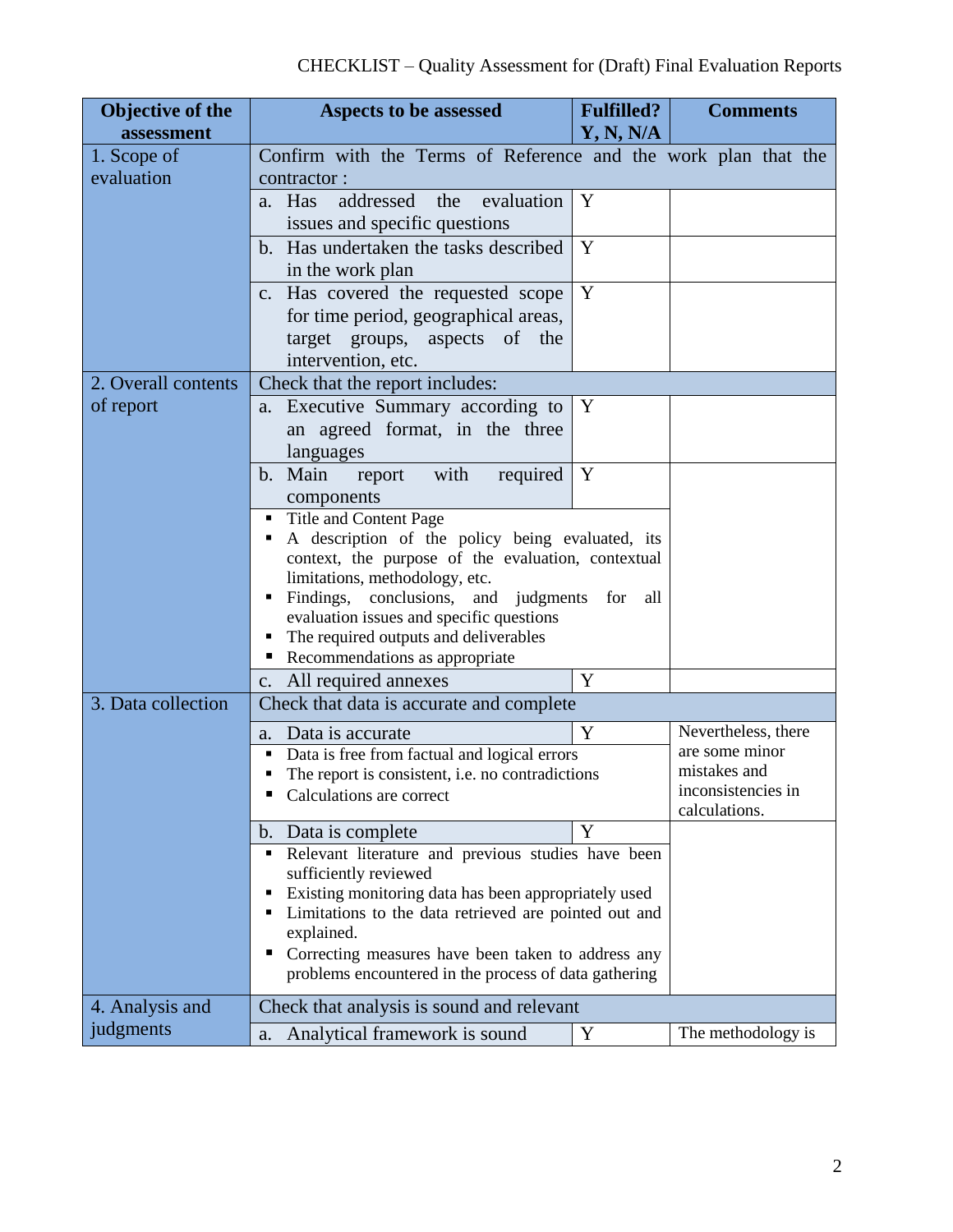| <b>Objective of the</b> | Aspects to be assessed                                                                                                                                                                                                                                                                                                                                                                                                                                                             | <b>Fulfilled?</b>                                                                                                                                                   | <b>Comments</b>                                       |
|-------------------------|------------------------------------------------------------------------------------------------------------------------------------------------------------------------------------------------------------------------------------------------------------------------------------------------------------------------------------------------------------------------------------------------------------------------------------------------------------------------------------|---------------------------------------------------------------------------------------------------------------------------------------------------------------------|-------------------------------------------------------|
| assessment              |                                                                                                                                                                                                                                                                                                                                                                                                                                                                                    | Y, N, N/A                                                                                                                                                           |                                                       |
|                         | The methodology used for each area of analysis is<br>clearly explained, and has been applied consistently<br>and as planned<br>Judgements are based on transparent criteria<br>٠<br>• The analysis relies on two or more independent lines<br>of evidence<br>Inputs from different stakeholders are used in a<br>٠<br>balanced way<br>Findings are reliable enough to be replicable<br>п                                                                                           | not always clearly<br>explained.                                                                                                                                    |                                                       |
|                         | b. Conclusions are sound                                                                                                                                                                                                                                                                                                                                                                                                                                                           | Y                                                                                                                                                                   |                                                       |
|                         | • Conclusions are properly addressing the evaluation<br>coherently<br>questions<br>and<br>and<br>are<br>substantiated<br>There are no relevant conclusions missing according<br>٠<br>to the evidence presented<br>Findings corroborate existing knowledge; differences<br>٠<br>or contradictions with existing knowledge<br>explained<br>Critical issues are presented in a fair and balanced<br>٠<br>manner<br>Limitations on validity of the conclusions are pointed<br>٠<br>out |                                                                                                                                                                     |                                                       |
| 5. Usefulness of        | Recommendations are useful<br>a.                                                                                                                                                                                                                                                                                                                                                                                                                                                   | N                                                                                                                                                                   | Recommendations                                       |
| recommendations         | Recommendations<br>flow<br>logically<br>п<br>conclusions, are practical, realistic, and addressed to<br>the relevant Commission<br>Service(s)<br>stakeholders                                                                                                                                                                                                                                                                                                                      | are mainly focused<br>on what Member<br>States should do,<br>while<br>recommendations for<br>the Commission's<br>possible actions are<br>insufficient and<br>vague. |                                                       |
|                         | Recommendations are complete<br>b.                                                                                                                                                                                                                                                                                                                                                                                                                                                 | Y                                                                                                                                                                   |                                                       |
|                         | Recommendations cover all relevant main conclusions<br>п                                                                                                                                                                                                                                                                                                                                                                                                                           |                                                                                                                                                                     |                                                       |
| 6. Clarity of the       | Report is easy to read<br>a.                                                                                                                                                                                                                                                                                                                                                                                                                                                       | N                                                                                                                                                                   | The quality of the                                    |
| report                  | Written style and presentation is adapted for the<br>٠<br>various relevant target readers<br>The quality of language is sufficient for publishing<br>٠<br>Specific terminology is clearly defined<br>٠<br>Tables, graphs, and similar presentation tools are used<br>to facilitate understanding; they are well commented<br>with narrative text                                                                                                                                   |                                                                                                                                                                     | language is<br>insufficient, as well<br>as the style. |
|                         | b. Report is logical and focused                                                                                                                                                                                                                                                                                                                                                                                                                                                   | Y                                                                                                                                                                   | However, there are                                    |